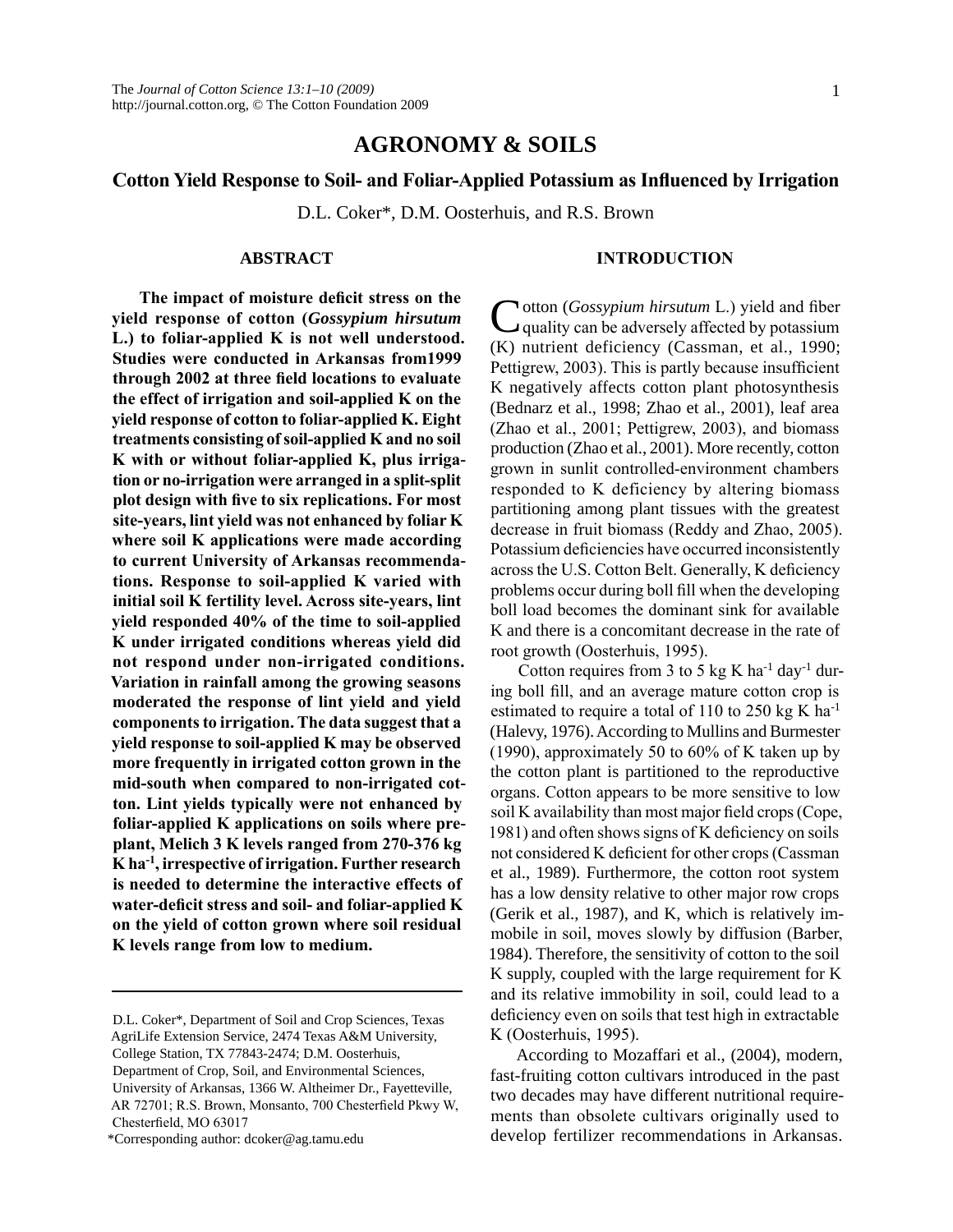In a recent two-year study in Arkansas, a pre-plant application of K fertilizer significantly increased Mehlich 3 extractable K in the 0 to 15-cm soil depth with an initial soil test level of  $403$  kg K ha<sup>-1</sup>, but had no effect on cotton yield and fiber quality (Mozaffari et al., 2004). In South Carolina, K deficiency symptoms appeared more frequently in some cotton cultivars compared to other cultivars (Jones and Camberato, 2004). In these studies, cotton growth and development were significantly altered by various rates of pre-plant, soil-applied K fertilizer. However, recently released higher-yielding cultivars such as 'PM 1218BR' and 'DPL 555BR' showed more response to added K fertilizer compared to older, lower-yielding cultivars such as 'Dixie Triumph', 'DES 119' and 'DP 90'. In Tennessee, Essington et al., (2002) found that modern cultivars grown on loess-derived soils were particularly prone to K deficiency. These researchers attributed the K deficiencies to K fixation by vermiculite-dominated soil minerals. Substantial hectares of loess-derived soils also support cotton production in the Mississippi Delta Region of Arkansas (Mozaffari et al., 2004). However, little is known about the effect of K fertility management on lint yield of modern cultivars as influenced by water-deficit stress.

Foliar K has shown potential to remediate early symptoms of plant K deficiency in cotton (Oosterhuis, 1995) and may be used to supplement soil applications as a means to maximize lint yields (Howard et al., 1998a). In Tennessee, a total of four foliar applications of 4.1 kg K ha<sup>-1</sup> of KNO<sub>3</sub> per application plus a surfactant increased the four-year average concentration of K in leaves and petioles relative to a control (Howard and Gwathmey, 1995). These studies showed that the second harvest and total lint yield were increased by foliar K relative to the check (control) treatment. According to Howard et al. (1998b), the level of response to foliar K applications could depend on choice of K source, buffering the spray solution, applying K with B, and the tillage system used. Yield and economic advantages of timely foliar-K applications to supplement soil-applied K have been documented (Oosterhuis, 1999a; Weir, 1999). However, the impact of midseason water-deficit stress on the efficiency of foliar-K uptake and yield response to foliar-K fertilization has not been documented. Furthermore, mid-season water-deficit stress may account for the sporadic appearances of K deficiency and inconsistent yield responses to foliar K.

Changes in partitioning of dry matter from vegetative to reproductive structures contribute to the greater lint yield of modern versus obsolete cultivars (Brown et al., 2001). From these studies, modern cultivars are reported to have more bolls per square meter and more seeds per boll than obsolete cultivars. However, the response of seed mass, number of seeds per boll, and the amount of lint per seed to varying soil moisture levels has largely been ignored (Pettigrew, 2004a). He pointed out that insight into yield plateaus and variability could be gained by understanding how various environmental stresses impact lint yield and all of the components that go into its development.

Little information has been generated reporting how adverse environmental conditions such as waterdeficit stress may influence cotton yield response to K deficiency or to soil-applied K. Furthermore, related management details are lacking about the potential benefits of supplemental, foliar-applied K (foliar K) to cotton yield under water-deficit and soil K-deficient conditions. Since K is integral to maintaining plant water relations (Hearn, 1994; Kramer and Boyer, 1995), a hypothesis was formulated that water-deficit stress could alter the effect of soil-applied K on cotton lint yield and yield components. Earlier studies showed that water-deficit stress adversely affected the rate of foliar N uptake and yield response to foliar N (Oosterhuis, 1995). Plant uptake of foliar K was suspected to behave similarly to the uptake of foliar N. Therefore, a second hypothesis was that water-deficit stress would change the potential for foliar K to remediate any pending K deficiency and increase cotton lint yield. Thus, the objectives of this study were (1) to determine the effect of recommended, soil-applied K under waterdeficit stress on cotton yield and components of yield, and (2) to evaluate the response of cotton yield and related components to foliar K under water-deficit stress and different soil K regimes.

### **MATERIALS AND METHODS**

**Plant Culture.** Cotton cultivar 'SG 125' was planted on 11 May, 1999 and 19 May, 2000 into a moderately well-drained Hebert silt loam (very-fine, mixed, thermic Aeric Ochraqualfs) at Rohwer, AR. Due to the short supply of cultivar 'SG 125 seed, cultivar, 'SG 747' (result of backcrossing to 'SG 125' as recurrent parent) was planted on 16 May, 2000 and 9 May, 2001 into a moderately well-drained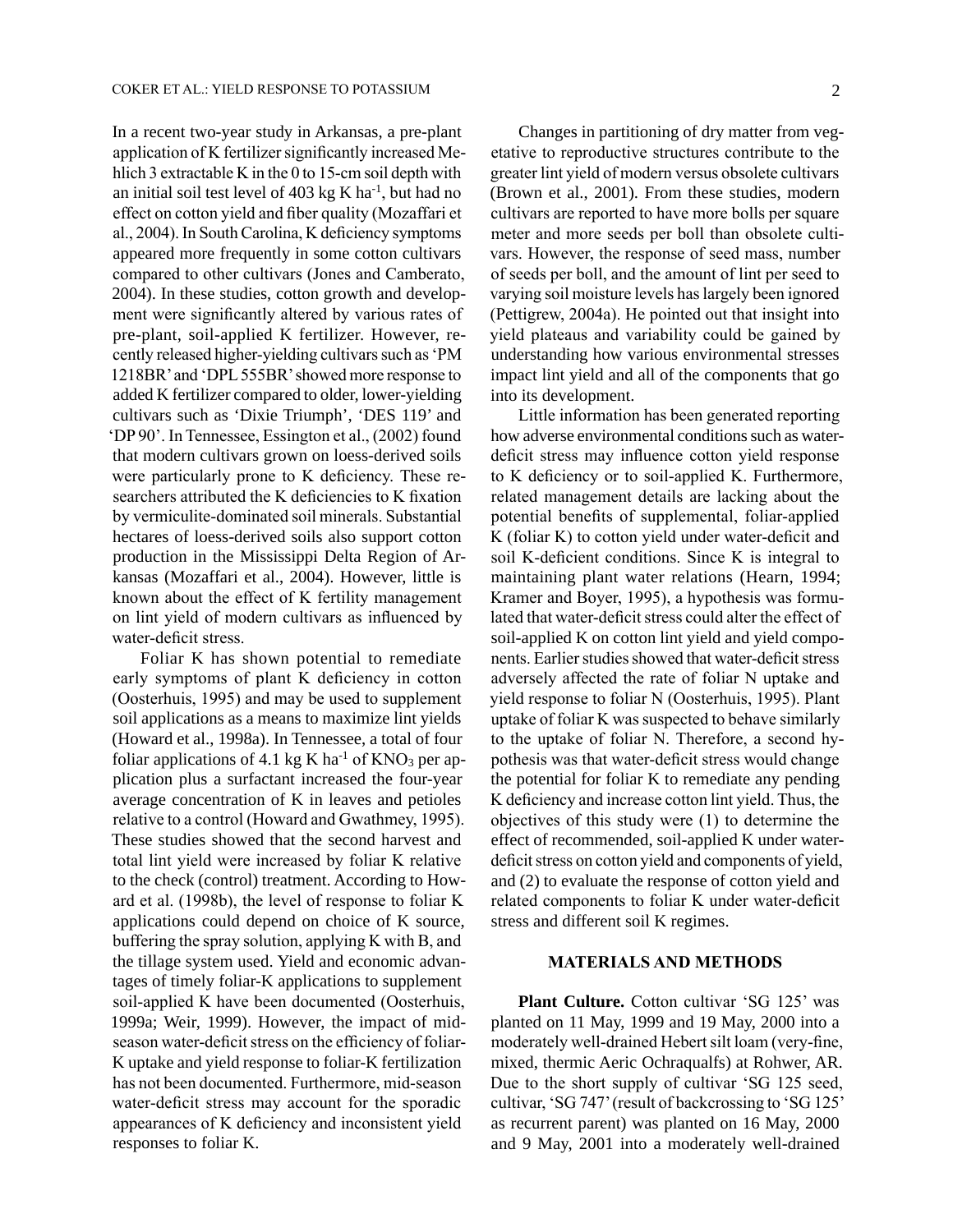Dundee silt loam (fine-silty, mixed, thermic Aeric Ochraqualfs) at Clarkedale, AR. Cultivar 'SG 215 BR' (bollguard and glyphosate equivalent of 'SG 747') was planted into a well-drained Captina silt loam (fine-silty, mixed, thermic Typic Fragiudults) at Fayetteville, AR on 23 May, 2002. All involved cultivars were selected because they were closely related, had similar maturity ratings, widespread commercial use, as well as proven fiber yield and quality performance in University trials throughout the Mississippi River Delta of Arkansas.

**Treatments.** Cotton lint yield and yield components were evaluated in 1999 in field plots located at Rohwer (SE Arkansas), in 2000 at Clarkedale (NE Arkansas) and Rohwer, in 2001 at Clarkedale, and at Fayetteville (NW Arkansas) in 2002. Eight treatment combinations of irrigated or non-irrigated conditions, with or without preplant soil-applied K, and with or without foliar K were arranged in a splitsplit plot design with five replications at Clarkedale and Fayetteville, and six replications at Rohwer. All treatments were randomly distributed within each factor level at all sites. Water level was the main plot, soil-applied K level the sub plot, and foliar K level the sub-sub plot.

Experimental units were four-row plots with various lengths for all site years. At Rohwer, each plot consisted of 12-m length rows spaced 0.9 m apart. At Clarkedale, each plot consisted of 15-m length rows spaced 0.9 m apart. Each plot at Fayetteville consisted of 9-m length rows spaced 1 m apart. For all site-years, soil samples (0-0.15 m depth as recommended in AR) were randomly collected during the fall of the preceding year from the two center rows of non-foliar sub-sub plots according to procedures described by Tyler and Howard (1991). The soil test results were used to determine pre-plant K fertilizer application rates on a plot-by-plot basis for the next growing season. Pre-plant granular KCl fertilizer was hand broadcast and incorporated into designated plots (elevated soil-K) prior to planting at rates according to the following equation [(-0.38 \* kg soil test K/ha) +  $168.02 =$  kg applied K<sub>2</sub>O/ha]. University of Arkansas' K fertilizer recommendations were based on this equation with 392 kg Mehlich 3 soil K/ha considered optimum for cotton production in Arkansas (Sabbe, 1998). For the Mississippi River Delta locations (Clarkedale and Rohwer), Mehlich 3 extractable (1:7) soil test values ranged from 279 to 376 kg K  $ha^{-1}$  and at Fayetteville the average Mehlich 3 extractable (1:7) soil K was  $270 \text{ kg K}$  ha<sup>-1</sup>

(Fig. 1). Preplant KCl fertilizer application rates in individual plots ranged from 0 to 90 kg K ha<sup>-1</sup>. Foliar  $KNO<sub>3</sub>$  was applied at 4 kg K ha<sup>-1</sup> week<sup>-1</sup> (i.e. 11.2) kg  $KNO<sub>3</sub>$  ha<sup>-1</sup>) for four consecutive weeks starting one week after first flower with a pressurized  $CO<sub>2</sub>$ backpack sprayer calibrated to deliver 93.5 L ha-1 (nozzle size 0.6 gvm).



**from Fall, preplant sampling to a 0.152 m depth conducted each site-year at Rohwer (R), Clarkedale (C), and Fayetteville (F), AR.**

Soil-water deficits were estimated and irrigation events scheduled in well-watered plots using the University of Arkansas Irrigation Scheduling Program (Cahoon et al., 1990). This program subtracts daily estimates of crop evapotranspiration from daily inputs of either irrigation or rainfall, and recommends irrigation once the cumulative soil-water deficit reaches a critical value that is determined by soil characteristics and rooting depth. At Rohwer, irrigated treatments were applied by a lateral-move, overhead sprinkler when the estimated soil-water deficit reached 5 cm. Irrigation was withheld on half of the rows in each of six randomized complete blocks at Rohwer to accomplish replication of the water factor. At Clarkedale and Fayetteville, the well-watered treatments were furrow irrigated and excess water diverted away from the end of plots via a series of cross furrows when the estimated soil-water deficit reached 5 cm. After each of four to eight watering events per site-year, we assumed that the soil was fully recharged and that the net quantity of water applied was 5 cm based on program instructions.

**Measurements.** At major phenological stages (pinhead square, first flower, first flower plus three and five weeks), the water potential  $(\Psi_w)$  of uppermost, fully-expanded leaves was measured. Three  $0.64 \text{ cm}^2$ discs were collected per leaf and sealed in sample chambers with end-window thermocouple psychrometers between 1100 and 1300 h (J.R.D. Merrill Specialty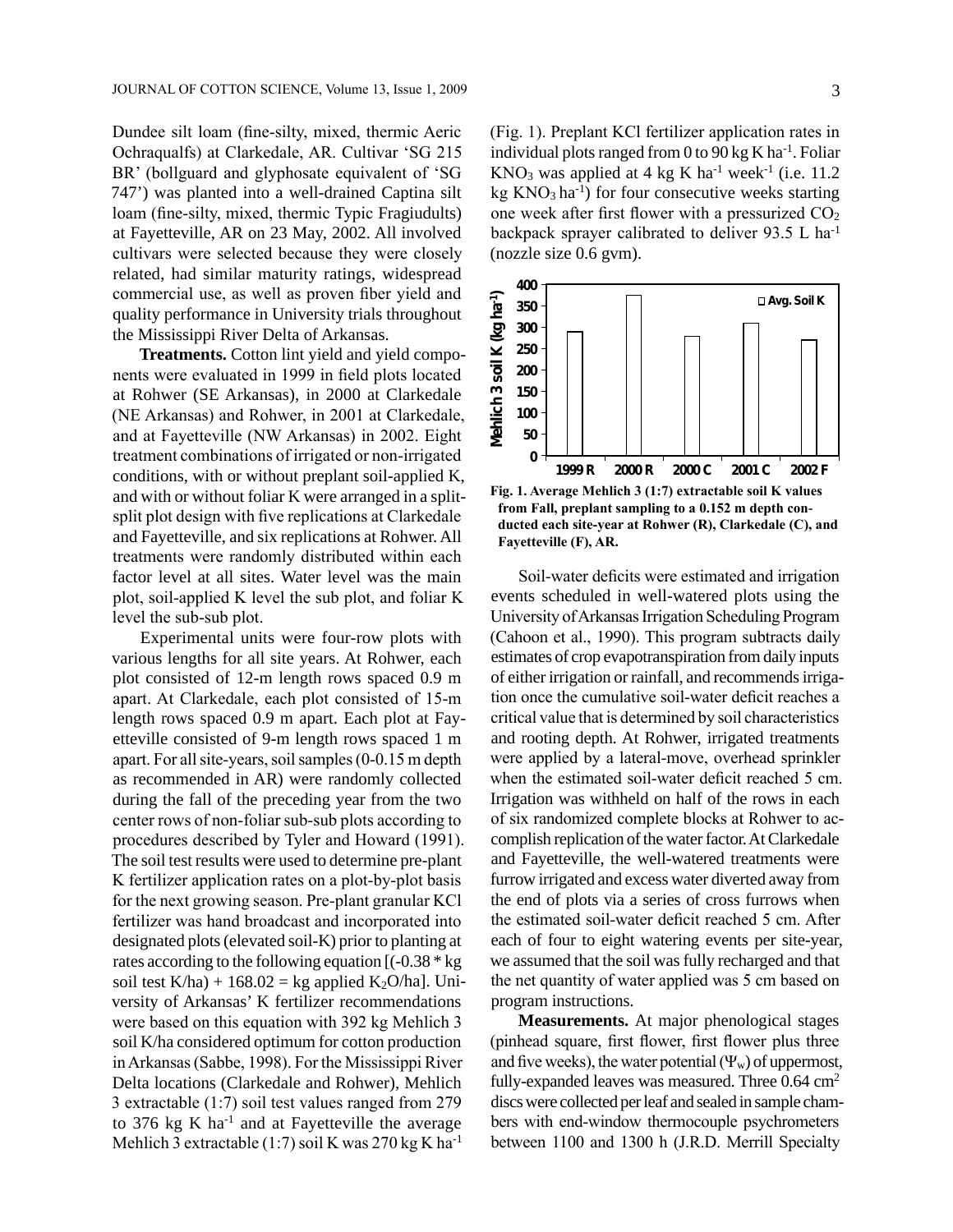Equipment Company, Logan, UT). The procedures used to measure the components of leaf water potential and discussions of the theory behind thermocouple psychrometry are those of Oosterhuis (2003a; 2003b).

Final lint yield was determined by machine (spindle picker) harvest of the middle two rows in each plot at Rohwer and Clarkedale. At Fayetteville, lint yield was determined by hand harvest of open bolls in a 1-m length of each of the middle two rows. These two methods of harvesting are equitable and widely used (Willcutt et al., 2002; Pettigrew, 2004a). In all site years, yield components were determined from each plot by first hand picking a 1-m length from each of the two center rows and counting and weighing the bolls. In these studies, conventional yield components were identified as the number of bolls per unit land area, average weight per boll, and gin turnout. Basic yield components were identified as the number of seeds per unit land area and average weight of fiber per seed or lint index (Groves and Bourland, 2007). From the hand-picked seed cotton sample in each plot, a 150-g subsample was randomly collected, ginned, and weighed for determination of fiber quality, gin turnout, and basic yield components. Preliminary tests were conducted to determine differences in the amount of error associated with the size of a subsample used for predicting seed cotton counts in the original sample. Thus, seven hundred seed from a ginned seed cotton

subsample were randomly collected, weighed, and the information used, along with the total plot seed cotton yield, to calculate the number of seed ha-1 and the lint index (Meredith and Bridge, 1973; Lee, 1984).

**Data Analysis.** Data from individual site-years were pooled into one dataset and subjected to analysis of variance using the PROC MIXED procedure of SAS (version 8.1; SAS Institute Inc.; Cary, NC). Site-year, water, soil K, and foliar K were fixed effects in the model. When one or more of the treatments interacted significantly with site-year, lint yield and yield component differences were compared within site-years using the PDIFF option within the LSMEANS statements. When significant treatment interactions with site-year were not detected, lint yield and yield component comparisons were made across site-years using the PDIFF option within the LSMEANS statements.

#### **RESULTS AND DISCUSSION**

**Lint Yield Response to Foliar K, Soil-Applied K, and Irrigation.** Cotton yield response to foliar K applications was variable across seasons as indicated by the significant year  $\times$  foliar K interaction (Table 1). Yields responded to foliar K only in 2002 at Fayetteville where initial Mehlich 3 soil-K levels averaged 270 kg ha<sup>-1</sup> (Table 2 and Fig. 1). At all other test sites, initial Mehlich 3 soil-K levels were between 279 and 376 kg

**Table 1. Analysis of variance of cotton yield and components of yield across five site-years: Rohwer (1999 and 2000), Clarkedale (2000 and 2001) and Fayetteville (2002).**

| <b>Effect</b>                    | <b>Lint Yield</b>     | <b>Open Boll</b>             | <b>Boll Weight</b>     | <b>Gin Turnout</b> | <b>Seed</b> | <b>Lint Index</b>       |
|----------------------------------|-----------------------|------------------------------|------------------------|--------------------|-------------|-------------------------|
|                                  | $kg$ ha <sup>-1</sup> | # $\mathbf{m}$ <sup>-2</sup> | $g$ boll <sup>-1</sup> | $\frac{0}{0}$      | # $ha^{-1}$ | $mg$ seed <sup>-1</sup> |
| Site-year $(Y)$                  | $***^{\mathbb{Z}}$    | ***                          | NS <sup>y</sup>        | ***                | ***         | <b>NS</b>               |
| Water (W)                        | ***                   | ***                          | ***                    | <b>NS</b>          | $\star$     | ***                     |
| $Y \times W$                     | ***                   | $*$                          | ***                    | $\ast$             | <b>NS</b>   | ***                     |
| Soil $K(SK)$                     | $\ast$                | <b>NS</b>                    | <b>NS</b>              | <b>NS</b>          | <b>NS</b>   | <b>NS</b>               |
| $Y \times SK$                    | <b>NS</b>             | <b>NS</b>                    | <b>NS</b>              | <b>NS</b>          | <b>NS</b>   | <b>NS</b>               |
| $W \times SK$                    | $\ast$                | <b>NS</b>                    | <b>NS</b>              | <b>NS</b>          | <b>NS</b>   | <b>NS</b>               |
| $Y \times W \times SK$           | <b>NS</b>             | <b>NS</b>                    | <b>NS</b>              | <b>NS</b>          | <b>NS</b>   | <b>NS</b>               |
| Foliar K (FK)                    | $* *$                 | <b>NS</b>                    | $* *$                  | <b>NS</b>          | ***         | <b>NS</b>               |
| $Y \times FK$                    | $\ast$                | $\ast$                       | ***                    | <b>NS</b>          | <b>NS</b>   | <b>NS</b>               |
| $W \times FK$                    | <b>NS</b>             | <b>NS</b>                    | $* *$                  | $\ast$             | <b>NS</b>   | <b>NS</b>               |
| $Y \times W \times FK$           | <b>NS</b>             | <b>NS</b>                    | ***                    | <b>NS</b>          | <b>NS</b>   | <b>NS</b>               |
| $SK \times FK$                   | <b>NS</b>             | <b>NS</b>                    | <b>NS</b>              | <b>NS</b>          | <b>NS</b>   | <b>NS</b>               |
| $Y \times SK \times FK$          | <b>NS</b>             | <b>NS</b>                    | <b>NS</b>              | <b>NS</b>          | <b>NS</b>   | <b>NS</b>               |
| $W \times SK \times FK$          | <b>NS</b>             | <b>NS</b>                    | <b>NS</b>              | <b>NS</b>          | <b>NS</b>   | <b>NS</b>               |
| $Y \times W \times SK \times FK$ | <b>NS</b>             | <b>NS</b>                    | <b>NS</b>              | <b>NS</b>          | <b>NS</b>   | <b>NS</b>               |

**<sup>z</sup> Sources of variation denoted with** \***,** \*\***, and** \*\*\* **are significant at the 0.05, 0.01, and 0.001 probability levels, respectively.**

*y* **Source of variation is not significant at**  $P > 0.05$ **.**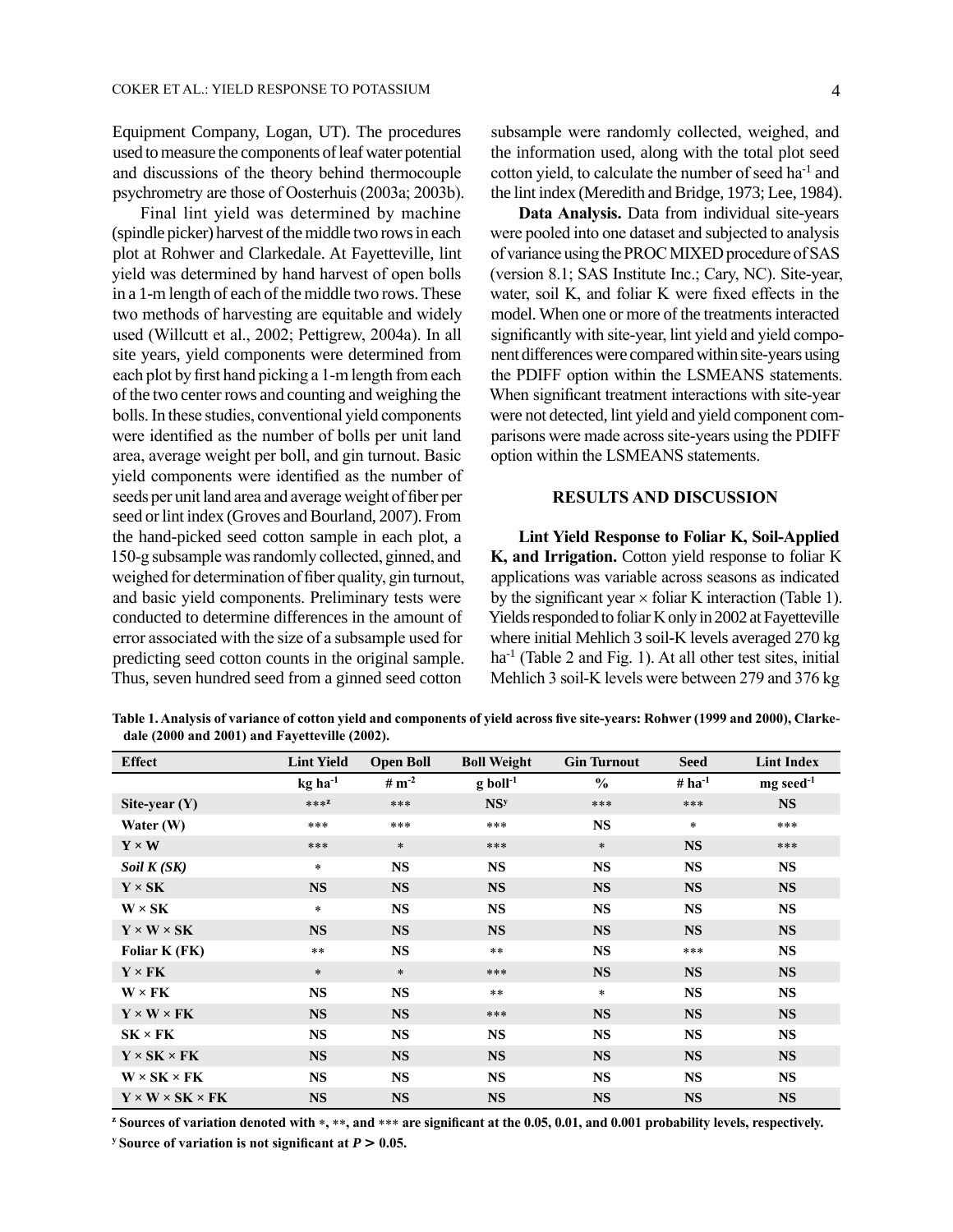ha<sup>-1</sup> and yield did not respond to foliar K. Across the five site years, foliar K numerically increased lint yield by only 4% (1285 vs. 1337), with a majority (171 kg) of this increase occurring at one site year, suggesting that foliar K applications typically do not increase yields when soil test K levels are adequate, or when recommended rates of K are soil applied. These observations were consistent with an earlier report from Arkansas that indicated a low probability of response to foliar-applied K in irrigated studies where Mehlich 3 soil test K levels were  $>280$  kg K ha<sup>-1</sup> (Oosterhuis, 1995), which is considered to be in the high range for cotton production in Arkansas. Likewise, in a four-year study, Howard et al. (1997) found no significant cotton yield response to foliar applications of  $KNO_3$  on two silt loam soils in Tennessee that had Mehlich 1 extractable K of 193 to 221 kg ha<sup>-1</sup>, which are levels considered high for cotton production in Tennessee. The extractable soil K levels reported in Tennessee were similar to the Arkansas studies since the Mehlich 3 solution extracts approximately 1.5 times more K than the Mehlich 1 solution. Under rainfed conditions, Howard et al. (1997) found that the critical soil extractable K level for predicting a yield response to foliar-applied K in cotton ranged from 176 to 180 kg Mehlich 1 K ha-1 which corresponds to the 180 kg K ha $^{-1}$  value used to

distinguish between medium- and high-testing soils in Tennessee. Converting these critical Mehlich 1 values to Mehlich 3 equivalent resulted in values similar to the lowest soil K levels in this study, a factor that could explain the lack of yield response to foliar-applied K. Contrastingly, on Tennessee soils that tested low in Mehlich 1 extractable soil K  $($  < 100 kg K ha<sup>-1</sup>), foliarapplied K was profitable, even after four years of high soil-applied K<sub>2</sub>O rates (Roberts et al., 1997). Irrigated tests in California demonstrated that foliar-applied K would not likely contribute to the yield of cotton unless it was needed to supplement soil K levels (Weir, 1999).

Water-deficit stress was evident three weeks after first flower when leaf  $\Psi_w$  averaged -1.53 MPa in irrigated plots and was greater than -2.49 MPa in non-irrigated plots over four site-years (Rohwer and Clarkedale) (data not shown). This trend continued through five weeks after first flower when leaf  $\Psi_{w}$ was higher in irrigated plots (-1.39 MPa) than in nonirrigated plots (-2.14 MPa) for the same site-years. Across site-years, there was no lint yield response to foliar K application regardless of irrigation (Table 1). Thus, an interactive effect of water stress and foliarapplied K on the yield of cotton was likely masked by residual soil-test K ranging from 279 to 376 kg Mehlich  $3$  ha<sup>-1</sup> (Fig. 1).

**Table 2. Effect of foliar- and soil-applied K on lint yield response of field-grown cotton over five-site years: Rohwer (R), Clarkedale (C) and Fayetteville (F).**

| <b>Treatment</b>                   | <b>Lint Yield</b> |        |        |        |                  |             |
|------------------------------------|-------------------|--------|--------|--------|------------------|-------------|
|                                    | 1999 R            | 2000 R | 2000 C | 2001 C | $2002 \text{ F}$ | <b>Mean</b> |
|                                    |                   |        |        |        |                  |             |
| <b>Avg. over Water and Soil K</b>  |                   |        |        |        |                  |             |
| No foliar K                        | 1261              | 1238   | 1027   | 1482   | 1413             | 1285        |
| With foliar K                      | 1280              | 1225   | 1086   | 1512   | 1584z            | 1337        |
| Site-year $\times$ foliar K        |                   |        |        |        |                  | $*_{y}$     |
| <b>Avg. over Foliar K</b>          |                   |        |        |        |                  |             |
| Irrigated, high soil K             | 1593              | 1696   | 1480   | 1650   | 1618             | 1607        |
| Irrigated, low soil K              | 1500              | 1552z  | 1465   | 1576   | 1475x            | 1513z       |
| Nonirrigated, high soil K          | 949               | 811    | 737    | 1375   | 1493             | 1073        |
| Nonirrigated, low soil K           | 1041              | 869    | 668    | 1388   | 1394             | 1072        |
| Water $\times$ Soil K              |                   |        |        |        |                  | *           |
| <b>Avg. over Soil and Foliar K</b> |                   |        |        |        |                  |             |
| Irrigated                          | 1546              | 1624   | 1472   | 1612   | 1546             | 1560        |
| Nonirrigated                       | 995z              | 840z   | 703z   | 1382z  | 1443             | 1073z       |
| Site-year $\times$ Water           |                   |        |        |        |                  | *           |

**<sup>z</sup> Significant at** *P* ≤**0.05 for the paired treatments.**

**<sup>y</sup> \* denotes treatment interaction significant at** *P* ≤**0.05.**

**<sup>x</sup> Significant at** *P*≤**0.10 for the paired treatments.**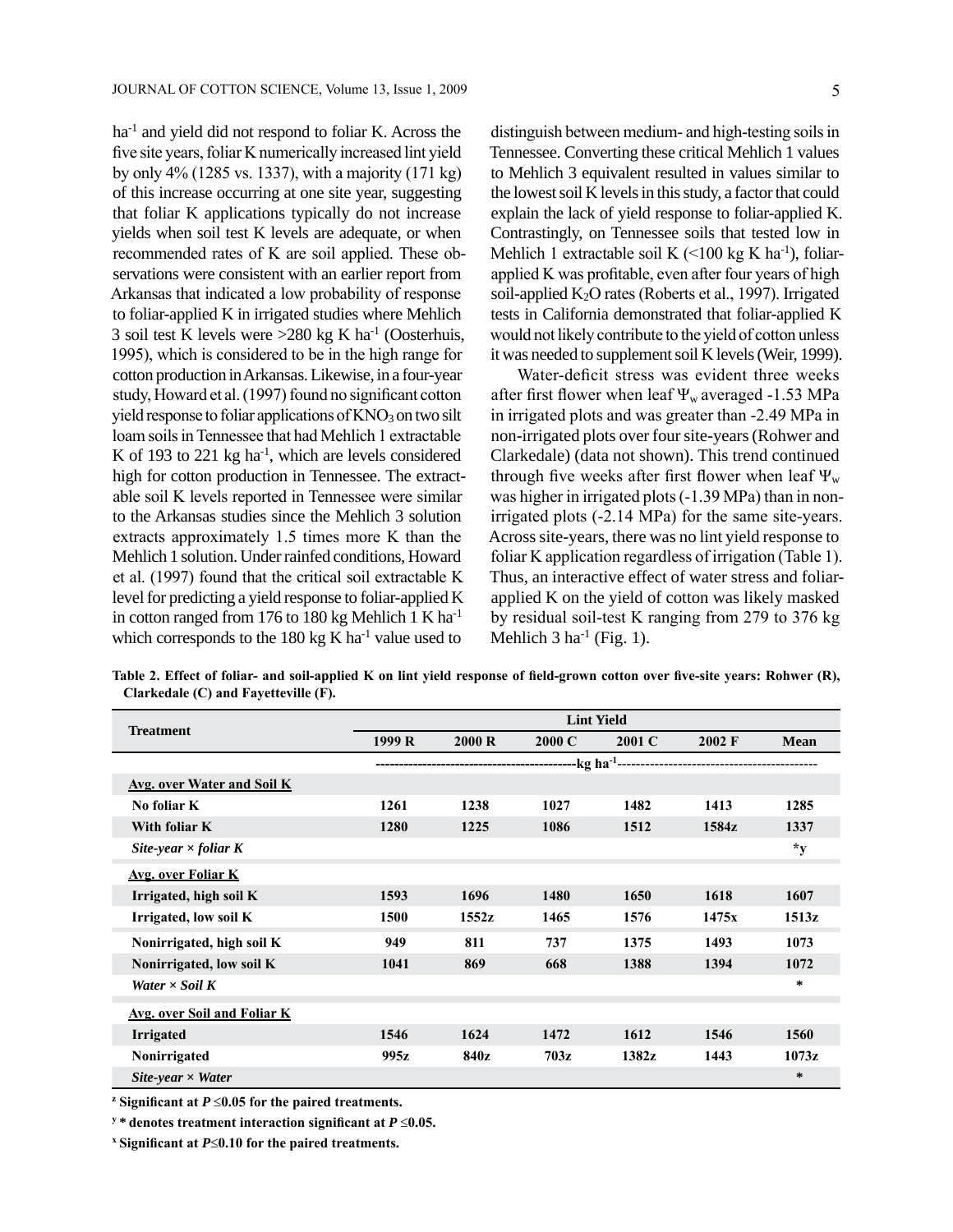Yields varied in response to soil-applied K and irrigation as indicated by the water  $\times$  soil K and year  $\times$  water interactions (Table 1). The only response to soil-applied K occurred at Rohwer in 2000 and at Fayetteville in 2002 when irrigation was applied (Table 2). Under well-watered conditions, soilapplied K increased lint yield by 6.2% (1607 vs. 1513 kg) across five site-years, again with most of this increase occurring at two of the five site-years, suggesting that under a high soil test K level  $(>270$ kg Mehlich  $3$  K ha<sup>-1</sup>), yield responses are unlikely. No lint yield response to soil-applied K occurred under rainfed conditions for individual site-years or across site-years. This lack of yield response to soil-applied K on soils having high extractable K levels was also reported by Howard et al., (1997).

The influence of irrigation on lint yield varied depending on the season as indicated by the significant site-year  $\times$  water interaction (Table 1). Irrigation increased lint yields in each of four siteyears in the Mississippi River Delta of Arkansas (Table 2). However, irrigation did not increase lint yield at Fayetteville in 2002, due in part to a two-day, 18-mm rainfall received during peak boll development. Across seasons and locations, lint yields were reduced by water-deficit stress by an average of 487 kg ha<sup>-1</sup> (45%). Pettigrew (2004a) reported similar findings from research conducted in the Mississippi River Delta.

**Conventional Yield Component Response to Foliar K, Soil-Applied K, and Irrigation.** Foliar-applied K showed variable effects on the number of open bolls, average boll weight, and gin turnout of cotton across site-years. The effect of foliar K on the number of open bolls was inconsistent across years as indicated by the year  $\times$  foliar K interaction (Table 1). The number of open bolls was increased by foliar K in 1999 at Rohwer (Fig. 2). Besides high residual soil K (>270 kg Mehlich  $3$  K ha<sup>-1</sup>), it was speculated that the observed variability in how the number of open bolls responded to foliar K could also be related to greater rainfall received during July, August, and September of 1999 at Rohwer compared to the other site-years (Table 3).



**Fig. 2. Effect of foliar-applied K on the number of open bolls from field-grown cotton for each site-year at Rohwer (R), Clarkedale (C), and Fayetteville (F), AR. The**  \* indicates that a significant difference ( $P \le 0.05$ ) exists **between paired treatments.**

**Table 3. Current precipitation, maximum day temperatures, and minimum night temperatures compared to a long-term averages during the flowering and boll development period at Rohwer (R), Clarkedale (C), and Fayetteville (F) for each of five site-years.<sup>z</sup>**

| <b>Month</b> | 1999 R      | 2000 R                                                            | 2000 C                  | 2001 C | 2002 F |  |  |  |
|--------------|-------------|-------------------------------------------------------------------|-------------------------|--------|--------|--|--|--|
|              |             | -----------precipitation, mm----------------------                |                         |        |        |  |  |  |
| June         | 102         | 122                                                               | 15                      | 16     | 14     |  |  |  |
| July         | 39          | 14                                                                | 1                       | 20     | 2      |  |  |  |
| Aug.         | 28          | $\boldsymbol{0}$                                                  | $\bf{0}$                | 1      | 20     |  |  |  |
| Sept.        | 91          | 40                                                                | $\overline{\mathbf{4}}$ | 9      | 1      |  |  |  |
|              |             | ----------mean maximum temperature, °C--------------------        |                         |        |        |  |  |  |
| June         | 31.8        | 31.1                                                              | 30.3                    | 30.0   | 28.7   |  |  |  |
| July         | 33.8        | 33.7                                                              | <b>33.0</b>             | 32.5   | 31.1   |  |  |  |
| Aug.         | 33.6        | 35.6                                                              | 35.7                    | 32.2   | 31.5   |  |  |  |
| Sept.        | <b>27.0</b> | 29.2                                                              | 29.9                    | 28.2   | 28.8   |  |  |  |
|              |             | -------------------------mean minimum temperature, °C------------ |                         |        |        |  |  |  |
| June         | 20.1        | 21.0                                                              | 20.5                    | 19.7   | 18.9   |  |  |  |
| July         | 23.1        | 21.8                                                              | 22.1                    | 23.5   | 21.6   |  |  |  |
| Aug.         | 19.6        | 21.9                                                              | 21.3                    | 22.7   | 20.7   |  |  |  |
| Sept.        | 14.2        | 15.7                                                              | 17.1                    | 16.7   | 15.7   |  |  |  |

**<sup>z</sup> All observations made by local NOAA weather stations present at each test location.**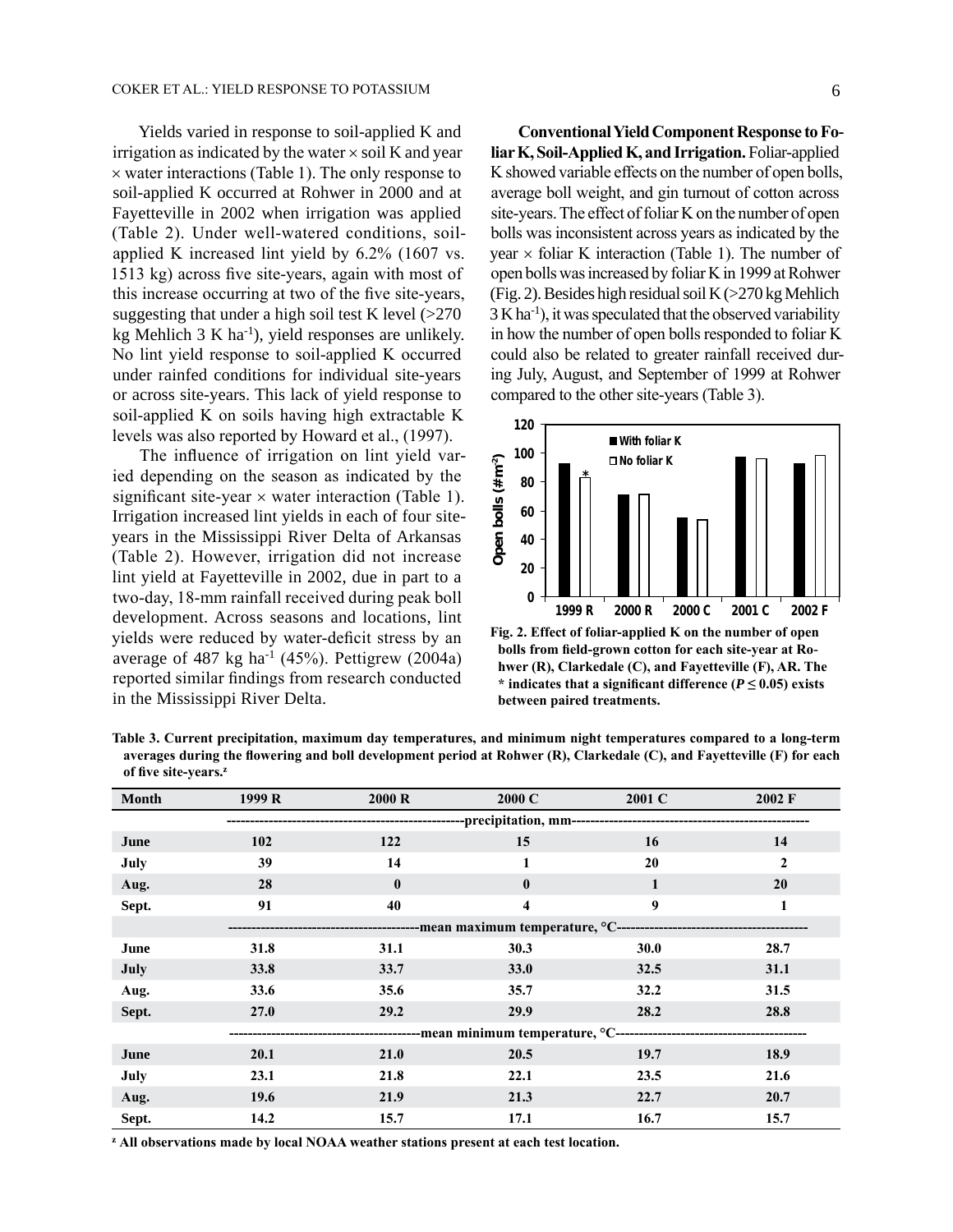The response of some conventional yield components to foliar K was influenced by water treatment. The effect of foliar K on gin turnout and boll weight data varied with irrigation and year as indicated by the water  $\times$  foliar K interaction and year  $\times$  water  $\times$ foliar K interaction for gin turnout and boll weight, respectively (Table 1). The year  $\times$  water  $\times$  foliar K interaction resulted when boll weight was increased in the non-irrigated plots in 2002 at Fayetteville (Table 4). This interaction could have been related to the generally cooler temperatures occurring between first square (June) and boll development (August) at Fayetteville relative to temperatures at Rohwer and Clarkedale (Table 3). Higher than optimum temperatures occur frequently throughout the U.S. Cotton Belt during flowering and boll development, thereby compromising the reproductive efficiency of the crop (Ashraf et al., 1994; Reddy et el., 2004). Furthermore, elevated night temperatures during the peak flowering

and boll development stage can decrease boll weight (Oosterhuis, 1999b; Reddy et al., 1996), and in the case of the current study, would likely minimize the response of boll weight to foliar-applied K.

All site-year × water treatment interactions were significant for the conventional yield components (Table 1). Irrigation increased open boll number at all five site-years and boll weights at two of the five site-years (Table 5). The lack of a statistical response in boll weight to irrigation may have been influenced by differences in weather patterns between each site-year (Table 3). This research showed that lint yield of dryland plants was reduced 45% (1560 vs. 1072) across site-years (Table 2), primarily due to a 25% reduction in the number of bolls produced per unit ground area (461 vs. 347.6), which agrees with findings of Pettigrew (2004a) in Mississippi. Boll weight reductions in the non-irrigated plots are consistent with the findings of Grimes et al. (1969) and

**Table 4. Effect of foliar-applied K on boll weight of field-grown cotton cv. 'SG 125' under irrigated and non-irrigated conditions at Rohwer (R), Clarkedale (C), and Fayetteville (F) for each of five site-years.**

| <b>Treatment</b>            |        |       | <b>Boll Weight</b>          |        |                  |
|-----------------------------|--------|-------|-----------------------------|--------|------------------|
|                             | 1999 R | 2000R | 2000 C                      | 2001 C | $2002 \text{ F}$ |
|                             |        |       | -g boll <sup>-1</sup> ----- |        |                  |
| <b>Averaged over Soil K</b> |        |       |                             |        |                  |
| Irrigated, no Foliar K      | 4.12   | 4.12  | 4.37                        | 4.20   | 3.84             |
| Irrigated, with Foliar K    | 4.06   | 4.37  | 4.19                        | 4.25   | 3.90             |
| Nonirrigated, no Foliar K   | 3.80   | 3.29  | 3.52                        | 4.04   | 3.45             |
| Nonirrigated, with Foliar K | 3.86   | 3.45  | 3.63                        | 4.06   | $4.97^{z}$       |

**<sup>z</sup> Significant at** *P* **≤0.05 for the paired treatments.**

**Table 5. Irrigation effects on the conventional yield components of field-grown cotton averaged across the K treatments at Rohwer, Clarkedale, and Fayetteville for each of five site-years.**

| Site-year         | <b>Treatment</b> | <b>Open Boll</b>  | <b>Boll Weight</b>     | <b>Gin Turnout</b> |
|-------------------|------------------|-------------------|------------------------|--------------------|
|                   |                  | # $m^{-2}$        | $g$ boll <sup>-1</sup> | $(\%)$             |
| 1999 Rohwer       | <b>Irrigated</b> | 103.0             | 4.09                   | 39.0               |
|                   | Nonirrigated     | $72.2^x$          | 3.83                   | 39.6               |
| 2000 Rohwer       | <b>Irrigated</b> | 83.2              | 4.25                   | 42.5               |
|                   | Nonirrigated     | $58.3^{z}$        | $3.37^{z}$             | 41.4               |
| 2000 Clarkedale   | Irrigated        | 69.5              | 4.28                   | 41.6               |
|                   | Nonirrigated     | $39.0^z$          | $3.58^{z}$             | 39.8 <sup>y</sup>  |
| 2001 Clarkedale   | <b>Irrigated</b> | 104.6             | 4.23                   | 41.1               |
|                   | Nonirrigated     | 88.2 <sup>y</sup> | 4.05                   | 41.5               |
| 2002 Fayetteville | <b>Irrigated</b> | 100.7             | 3.87                   | 40.0               |
|                   | Nonirrigated     | 89.9 <sup>y</sup> | 4.21                   | 40.2               |

**<sup>z</sup> Significant at** *P***≤0.001for the paired treatments.**

**<sup>y</sup> Significant at** *P***≤0.05 for the paired treatments.**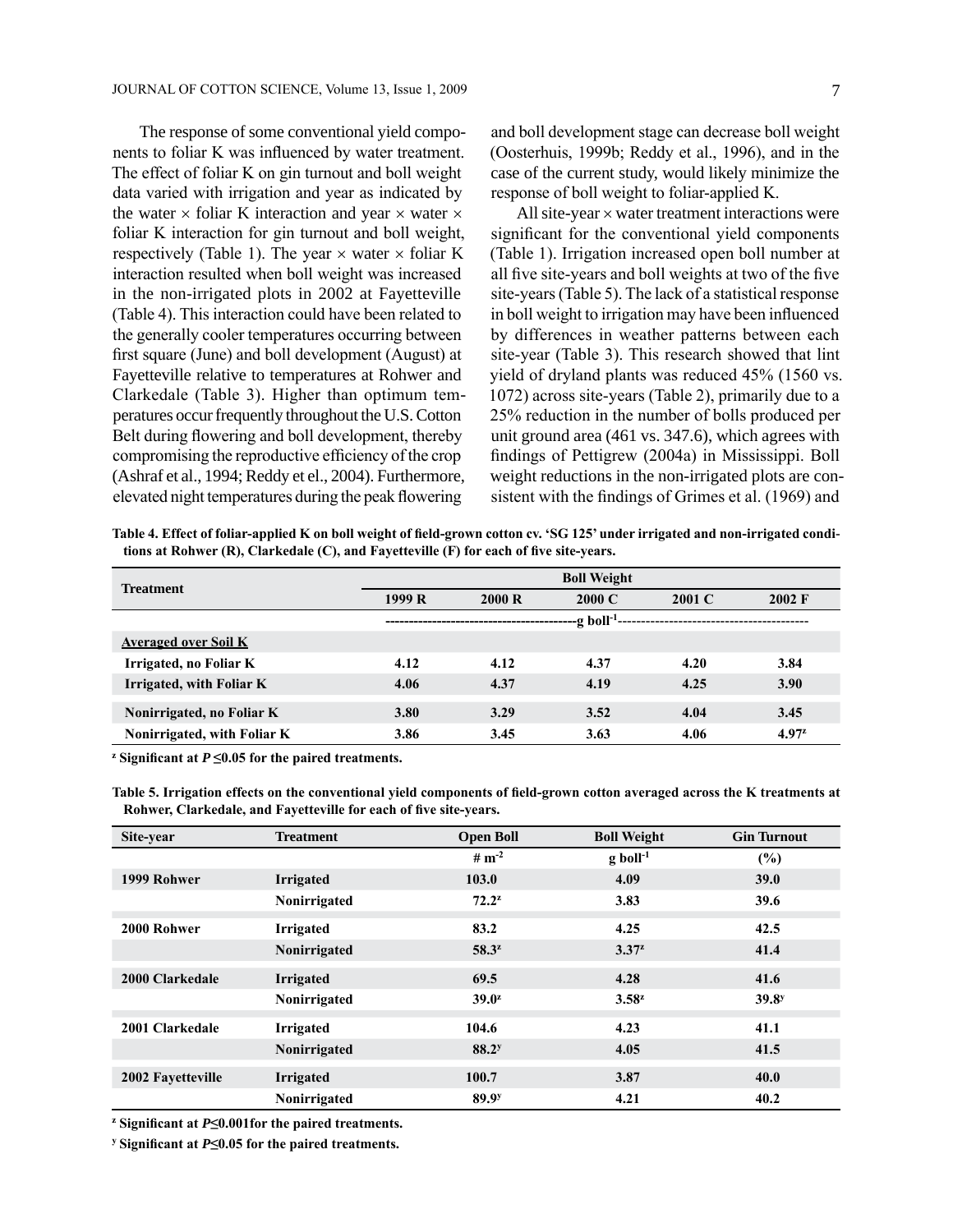Gerik et al. (1996), yet contrast findings by Pettigrew (2004a). The year by water interaction effect on gin turnout resulted when irrigation increased turnout at Clarkedale in 2000 (Table 5). Thus, plant water stress appeared to have less influence on gin turnout percentage as compared to the number and weight of bolls. Other reports have indicated little to no response in lint percentage to varying soil moisture levels (Kimball and Mauney, 1993).

**Basic Yield Component Response to Foliar K, Soil-Applied K, and Irrigation.** The effect of foliar K on seed number and lint index was consistent for both water levels as indicated by the non-significant interaction (Table 1). This observation suggested that the water status of plants in these studies had little influence on the response of the basic yield components to foliar-applied K.

The foliar K main effect was significant for the number of seeds ha-1 (Table 1). Averaged across the water- and soil-K treatments, foliar K increased the number of seeds ha<sup>-1</sup> by  $13\%$  (Fig. 3). Keino et al. (1999) reported that foliar K stimulated the additional uptake of K by roots of young cotton plants grown in a greenhouse. This effect would explain the increase in the number of seeds  $ha^{-1}$  through increased carbohydrate flow to the developing boll load and reduced shedding of young bolls (Oosterhuis, 1995). However, an increase in the numbers of seed ha-1 due to foliar K did not translate to a yield response of cotton grown on soils of high extractable K levels.



**Fig. 3. Effect of foliar-applied K on the number of seed ha-1 at final harvest. The \* indicates that a significant difference (** $P \leq 0.05$ **) exists between treatments at Rohwer, Clarkedale and Fayetteville, AR.**

Generally, the basic yield components paralleled those of the conventional yield components with respect to differences between the irrigated and non-irrigated treatments. Applying water increased the number of seed ha<sup>-1</sup> relative to the non-irrigated plots (data not shown). The effect of applied water on

lint index varied significantly with site-year (Table 1). Irrigation increased lint index in 2000 at Rohwer and at Clarkedale (Fig. 4). Contrastingly, lint index did not change significantly due to irrigation in 2001 at Clarkedale and decreased in 2002 at Fayetteville. The effect of irrigation on lint index may have been due to the numerically higher day temperatures during August and September of 2000 (Table 3), thus leading to an additional accumulation of heat units at Rohwer and Clarkedale not available in other site years. Pettigrew (2004a) found that water deficit stress on dryland plants reduced the seed mass and lint index one of four years as compared to irrigated plants which was similar to observations reported by McMichael and Hesketh (1982) and to those in the current study. Year-to-year variability among climatic factors can affect the timing, duration, severity, and rate of moisture deficit development and plant response (Pettigrew, 2004b). Thus, to some degree, climatic variation between seasons also affected how the components of lint yield responded to the main effect of water, in the current studies.



**year at Rohwer (R), Clarkedale (C), and Fayetteville (F), AR. The \* indicates that a significant difference (** $P \leq$ **0.05) exists between paired treatments.** 

#### **CONCLUSIONS**

According to these studies, cotton lint yield response to foliar K was unlikely when soil- applied K was provided according to current University of Arkansas recommendations. Furthermore, this research suggests that the likelihood of a lint yield response to foliar K on cotton grown under conventional tillage in the Mississippi Delta of Arkansas is low when pre-plant Mehlich 3 soil test levels are in the high range of 270 to 376 kg K ha $^{-1}$ . Under these conditions, interactive effects of water-deficit stress with foliar K or soil- with foliar-K application on the yield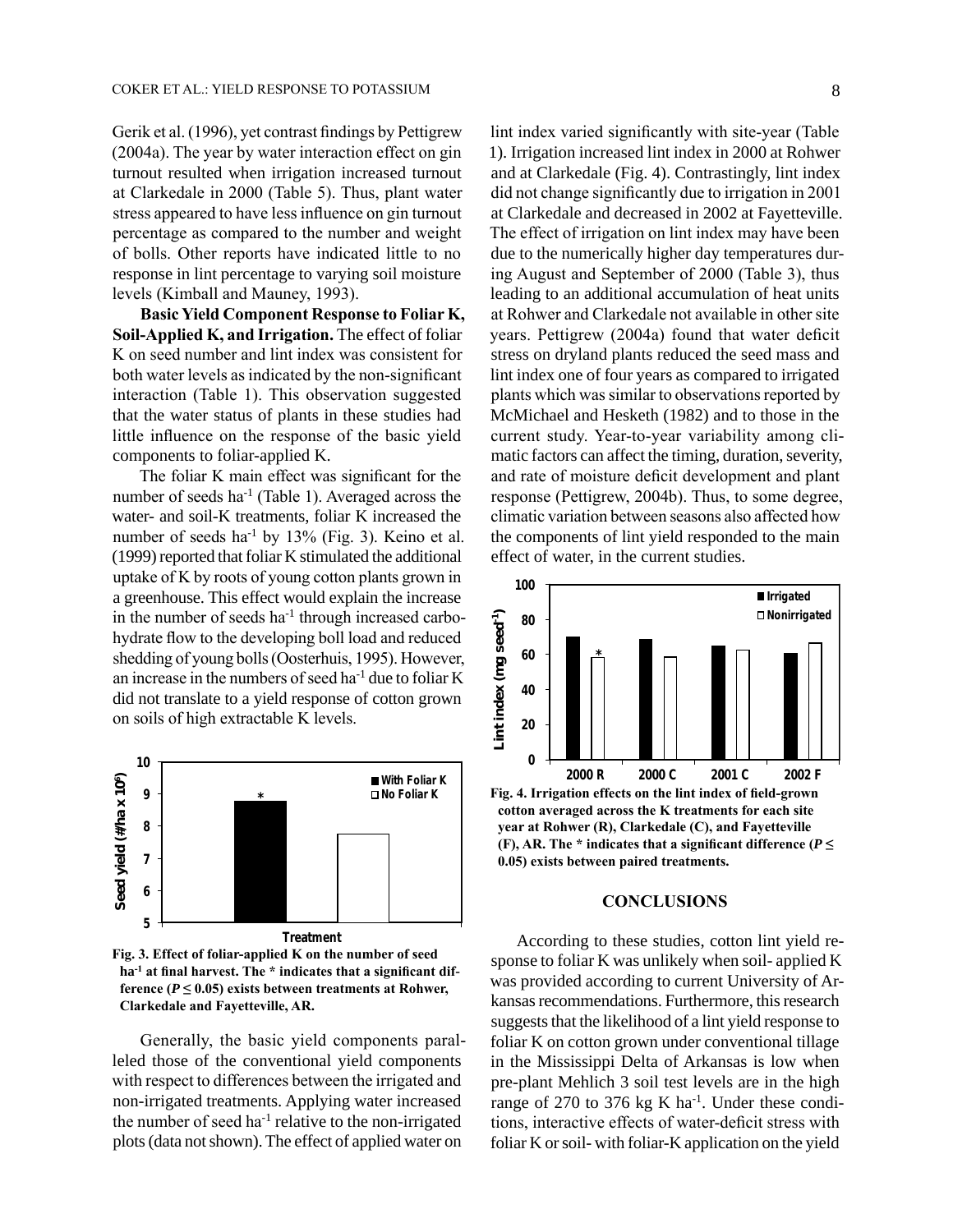response of cotton are unlikely. In some seasons, water-deficit stress encountered in non-irrigated systems can minimize the benefit of soil-applied K. Further research is needed on soils testing low to medium in K to better understand potential interactive effects of soil moisture on lint yield response to soil-applied K. The interactive effects of water level on conventional yield components such as gin turnout and boll weight response to foliar K may not necessarily be mirrored by the yield response. In contrast, the basic yield components showed no interactive effects of water stress with foliar K or soil K level and foliar K which mirrored the absence of a yield response to the same factors. As shown in previous studies, seasonal rainfall governs the degree to which both categories of yield components respond to irrigation. More research is needed on the response of cotton yield and yield components to soil- and foliar-applied K under irrigated versus non-irrigated systems with soil K levels that range from low to medium. This information would assist researchers in establishing optimal strategies for K inputs across a broader spectrum of soil test K values.

# **ACKNOWLEDGEMENT:**

Supported by the Foundation for Agronomic Research and Arkansas Fertilizer Tonnage Fees. Thanks to Drs. Tom Cothren, Joel Faircloth, Donald Howard, Ron McNew, Fred Shokes, Cliff Snyder, and Duli Zhao for review of the manuscript. The authors appreciate the assistance of Larry Fowler and Larry Earnest with field operations.

## **REFERENCES**

- Ashraf, M., M.M. Saeed, and M.J. Qureshi. 1994. Tolerance to high temperature in cotton (*Gossypium hirsutum* L.) at initial growth stages. Environ. Exp. Bot. 34:275-283.
- Barber, S.A. 1984. Soil nutrient bioavailability: A mechanistic approach. John Wiley, New York.
- Bednarz, C.W., D.M. Oosterhuis, and R.D. Evans. 1998. Leaf photosynthesis and carbon isotope discrimination of cotton in response to postassium deficiency. Environ. Exp. Bot. 39:131-139.
- Brown, R.S., D.M. Oosterhuis, D.L. Coker, and L. Fowler. 2001. Genotypic and environmental effects on partitioning at the whole plant, boll, and seed level for predicting yield and stress. p. 460. *In* Proc. Beltwide Cotton Conf., Anaheim, CA. 9-13 Jan. 2001. Natl. Cotton Counc. Am., Memphis, TN.
- Cahoon, J., J. Ferguson, D. Edwards, and P. Tacker. 1990. A micro-computer based irrigation scheduler for the humid mid-south region. Appl. Eng. Agric. 6:289-295.
- Cassman, K.G., T.A. Kerby, B.A. Roberts, D.C. Bryant, and S.M. Brouder. 1989. Differential response of two cotton cultivars to fertilizer and soil potassium. Agron. J. 81:870-876.
- Cassman, K.G., T.A. Kerby, B.A. Roberts, D.C. Bryant, and S.L. Higashi. 1990. Potassium effects on lint yield and fiber quality of Acala cotton. Crop Sci. 30:672-677.
- Cope Jr., J.T., 1981. Effect of 50 years of fertilization with phosphorous and potassium on soil test levels and yields at six locations. Soil Sci. Soc. Am. J. 45:342-347.
- Essington, M., D. Howard, H. Savoy, and G. Lessman. 2002. Potassium fertilization of cotton produced on loessderived soils. Better Crops. 86(4) p. 13-16.
- Gerik, T.J., K.L. Faver, P.M. Thaxton, and K.M. El-Zik. 1996. Late season water stress in cotton: I. Plant growth, water use, and yield. Crop Sci. 36:914-921.
- Gerik, T.J., J.E. Morrison, and F.W. Chichester. 1987. Effects of controlled-traffic on soil physical properties and crop rooting. Agron. J*.* 79:434-438.
- Grimes, D.W., W.L. Dickens, and W.D. Anderson. 1969. Functions for cotton (*Gossypiumhirsutum* L.) production from irrigation and nitrogen fertilization variables: II. Yield components and quality characteristics. Agron. J. 61:773-776.
- Groves, F.E., and F.M. Bourland. 2007. Relationships of yield component variables to yield and fiber quality parameters. p. 25-27. *In* D.M. Oosterhuis (ed.) Summaries of Arkansas Cotton Res. 2007. Arkansas Agric. Exp. Stn. Res. Series 562, Fayetteville, AR.
- Halevy, J. 1976. Growth rate and nutrient uptake of two cotton cultivars grown under irrigation. Agron. J. 68:701‑705.
- Hearn, A.B. 1994. The principles of cotton water relations and their application in management. p. 66-92. *In* G.A. Constable and N.W. Forrester (eds.) Proc. 1st World Cotton Res. Conf., Brisbane, Australia. 14-17 Feb. 1994. CSIRO Publ., Melbourne, VIC, Australia.
- Howard, D.D., and C.O. Gwathmey. 1995. Influence of surfactants on potassium uptake and yield response of cotton to foliar potassium nitrate. J. Plant Nutr*.* 18:2669-2680.
- Howard, D.D., C.O. Gwathmey, R.K. Roberts, and G.M. Lessman. 1997. Potassium fertilization of cotton on two high testing soils under two tillage systems. J. Plant Nutr. 20:1645-1656.
- Howard, D.D., Gwathmey, R.K. Roberts, and G.M. Lessman. 1998a. Potassium fertilization of cotton produced on a low K soil with contrasting tillage systems. J. Prod. Agric. 11:74-79.